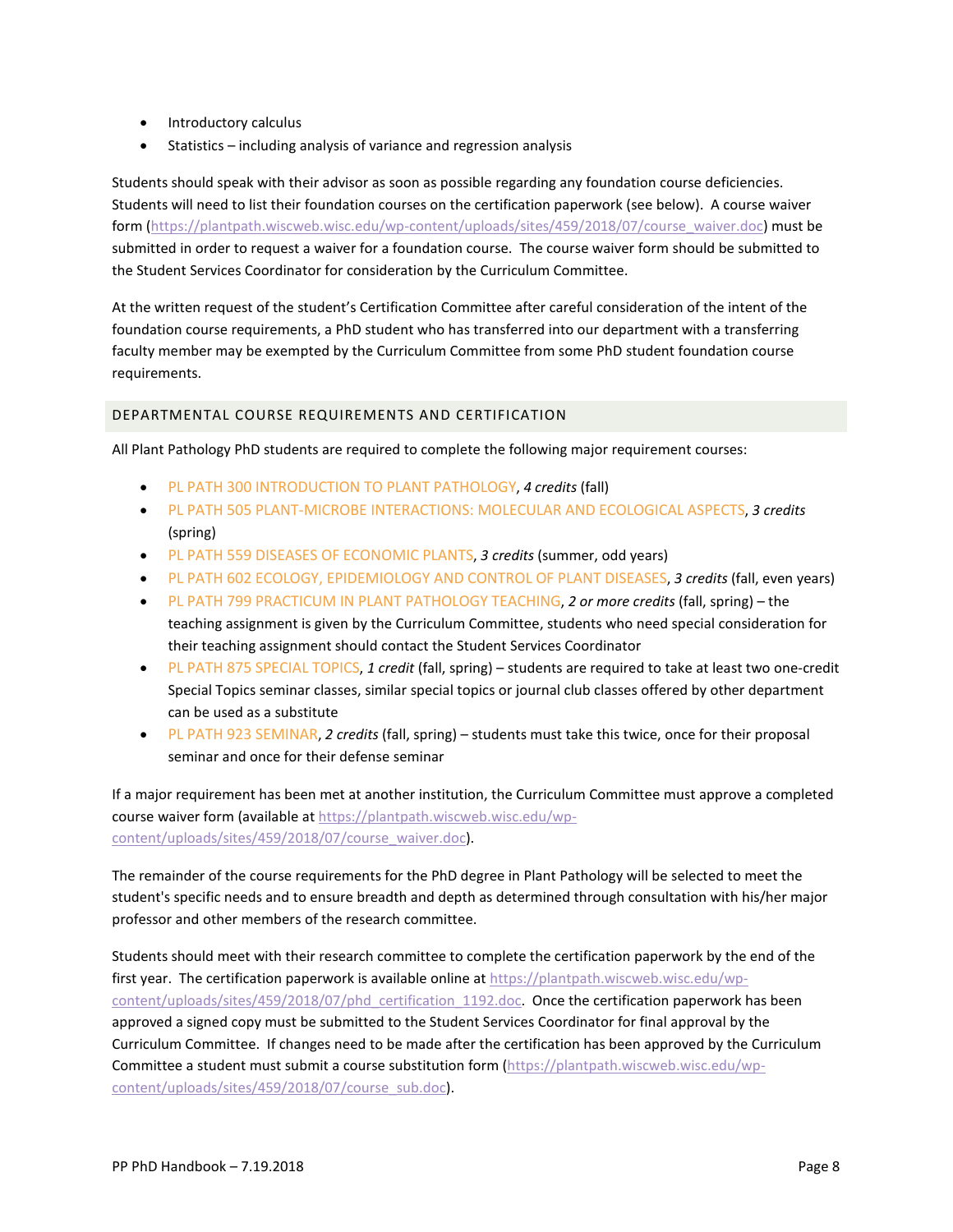### **GRADUATE SCHOOL CREDIT REQUIREMENTS**

The Graduate School has three requirements for total coursework completed post-baccalaureate

- . MINIMUM GRADUATE DEGREE CREDIT REQUIREMENT PhD students must complete at least 51 credits: https://grad.wisc.edu/documents/minimum-graduate-degree-credit-requirement/
- MINIMUM GRADUATE COURSEWORK (50%) REQUIREMENT PhD students must complete at least 26 graduate credits (courses numbered 700-level or above or courses noted as such numbered 300-699 in the course guide): https://grad.wisc.edu/documents/minimum-grad-coursework-requirement/
- MINIMUM GRADUATE RESIDENCE CREDIT REQUIREMENT PhD students must complete at least 32 credits for their degree at UW-Madison: https://grad.wisc.edu/documents/minimum-graduate-residencecredit-requirement/

Students who wish to use prior coursework towards their PhD degree must follow all of the rules outlined by the graduate school: https://grad.wisc.edu/documents/prior-coursework/

# PHD MINOR REQUIREMENTS

#### **GRADUATE SCHOOL'S MINOR REQUIREMENTS**

The Graduate School requires PhD students to complete a minor before they can be granted dissertator status.

There are two minor options:

- OPTION A EXTERNAL MINOR: Requires a minimum of nine credits in a single department/program. Selection of this option requires the approval of the minor department/program. Students interested in an Option A minor should contact the minor department for more information on the minor requirements (https://grad.wisc.edu/academic-programs/).
- OPTION B DISTRIBUTED MINOR: Requires a minimum of nine credits in one or more departments/programs and can include course work in the major department/program. Selection of this option requires the approval of the major department/program.

Option A minors appear on the transcript with the name of the minor (i.e. Statistics) while an Option B minor always appears on the transcript as Distributed. For more information on the Graduate School's minor requirements go to https://grad.wisc.edu/documents/minors/. Some students are exempted from the minor requirement, please contact the Student Services Coordinator (todd.courtenay@wisc.edu) for more information.

#### PLANT PATHOLOGY'S MINOR REQUIREMENTS

Generally the Plant Pathology department follows the Graduate School's guidelines regarding the minor; however, there are some additional requirements that the department has in regards to the Option B Distributed minor. These requirements are

- Students must earn a minimum of nine graduate level credits from at least two departments other than Plant Pathology
- At least three credits of the minor requirement must be earned at UW-Madison
- One course cross-listed between Plant Pathology and another department can be used for the minor as long as it is not a required course for the Plant Pathology degree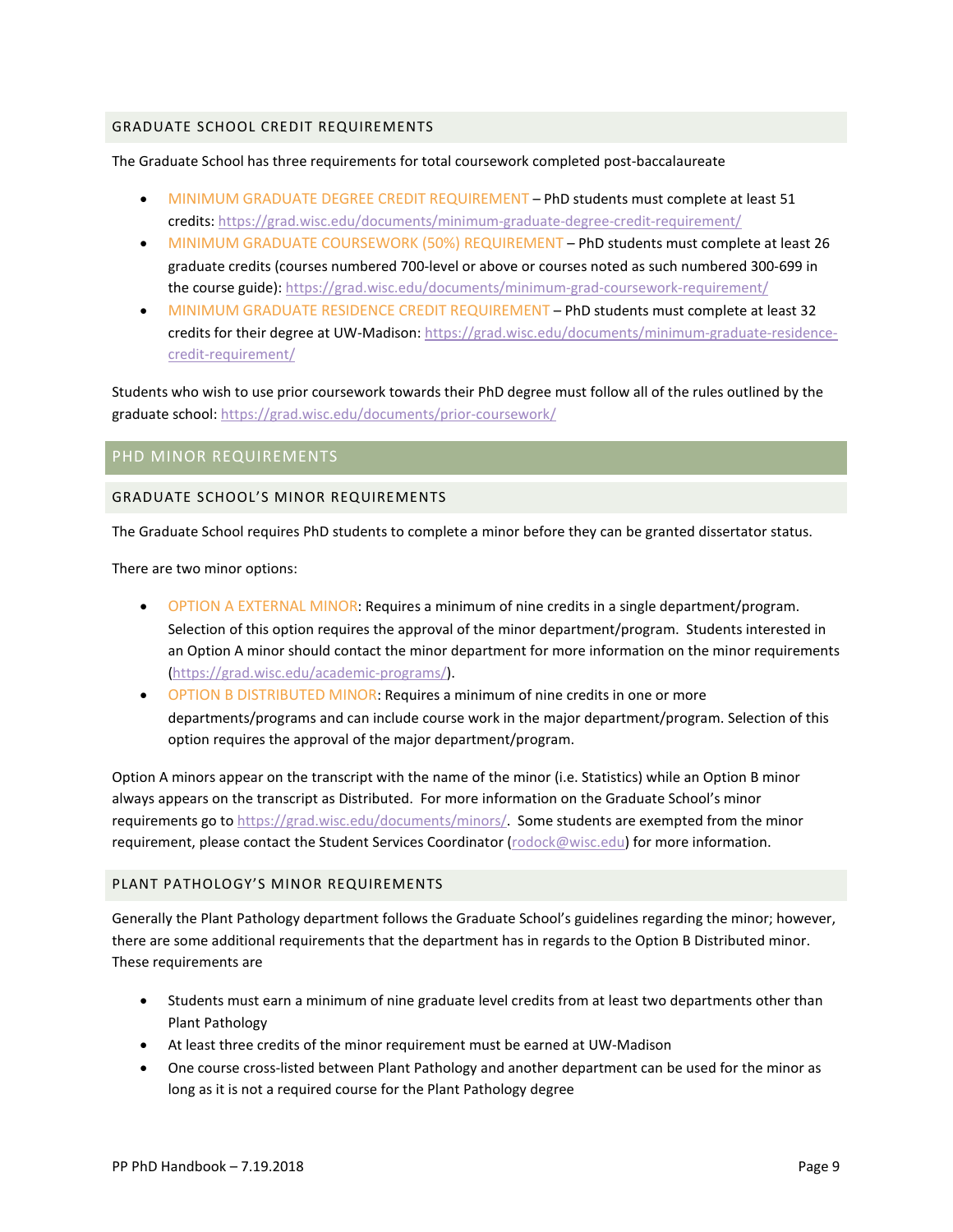Students are required to list their minor courses on the certification paperwork. All minor courses must be completed before a student can become a dissertator.

Students in programs other than Plant Pathology who wish to complete an Option A Minor in Plant Pathology should review the Plant Pathology PhD Minor handbook which is available at [https://plantpath.wiscweb.wisc.edu/handbooks-forms/.](https://plantpath.wiscweb.wisc.edu/handbooks-forms/)

# YEARLY RESEARCH PRESENTATIONS

Students are required to make at least one public oral presentation per year. Some of the options for this include:

- Proposal and defense seminars in PL PATH 923
- Presentations in PL PATH 875 courses
- Friday@4 presentations
- Presentations at annual scientific meetings and/or
- Presentation to an extension audience

# WRITTEN QUALIFYING EXAM

The Qualifying Exam is designed to test student understanding of broad concepts and core principles of Plant Pathology. Students will normally take the Qualifying Exam after taking PL PATH 300, 505, 559 and 602, or their equivalents, as well as completing all foundation requirements. Typically this will be a student's third year in the program, but could be sooner for students entering with a Master's degree.

Exam questions are written each year by the faculty and will cover the following topics:

- I. ECOLOGY AND EPIDEMIOLOGY
- II. GENETICS AND MOLECULAR BIOLOGY
- III. ETIOLOGY AND DISEASE PHYSIOLOGY and
- IV. DISEASE CONTROL

The exam will be given every January and will be administered in two sets of four questions with four hours for each set of questions. The exam questions may be open, limited-open, or closed book, according to the wishes of the question's author. Students will write exams on an internet-disabled computer. The exams will be typed and the grader will not know the student's identity.

The questions will be graded on a pass/fail basis and students must pass seven of the eight questions. A 70% complete answer is considered a pass. The Qualifying Exam committee will assign two members to grade each question. If the two committee members do not agree on pass or fail, a third member of the committee will grade the response to break the tie. If a student does not pass seven questions, he or she may retake the failed questions. If the second exam is failed, the student will not be allowed to continue as a PhD student in Plant Pathology.

Students will be given feedback from the Qualifying Exam committee on their answers, both those passed and failed.

Copies of previous exam questions and other resources will be made available to students, please contact Todd Courtenay ([todd.courtenay](mailto:rodock@wisc.edu)@wisc.edu) for access. Students are also encouraged to contact the Qualifying Exam committee members.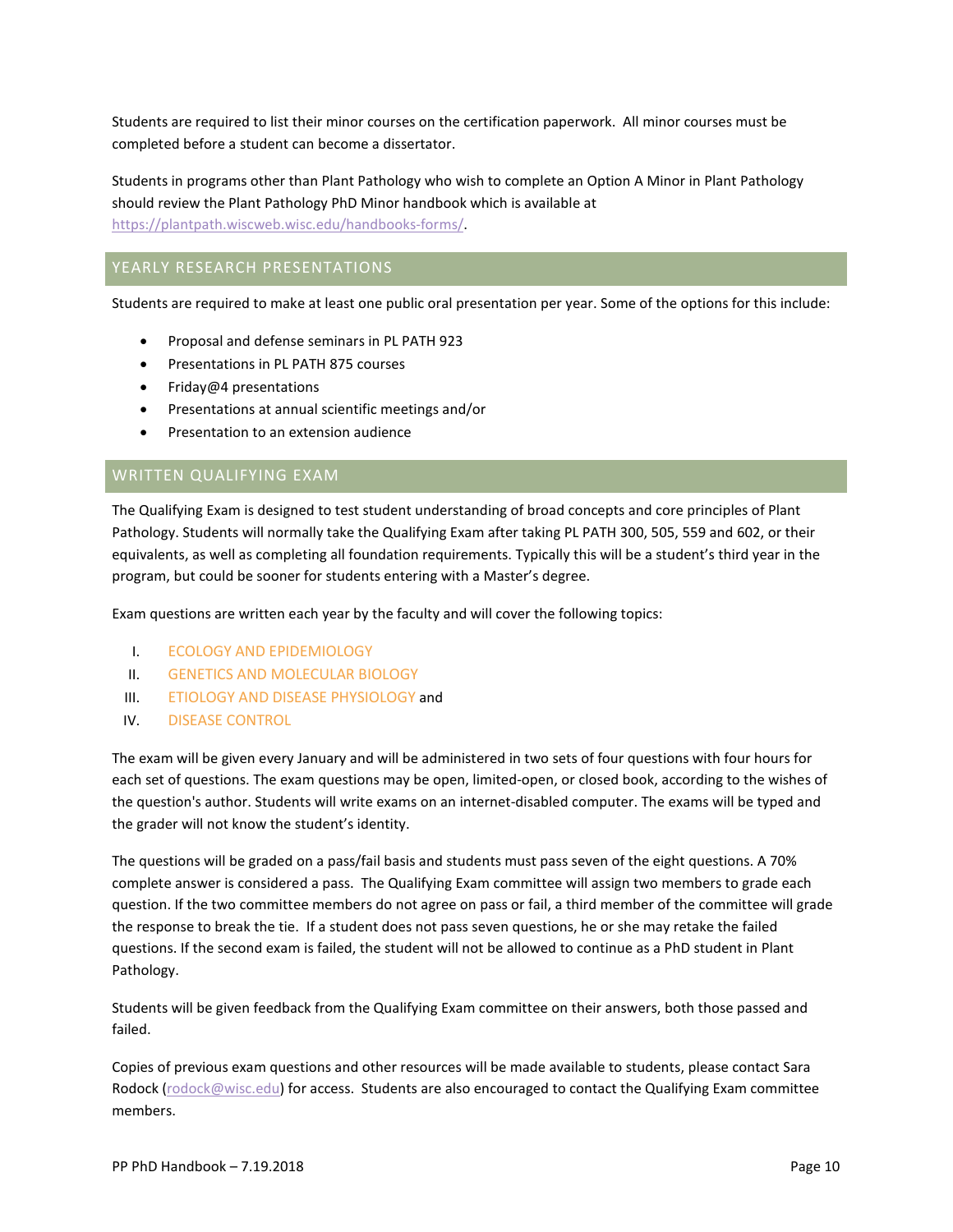Students requiring special assistance to read questions or write the exam must make arrangements with the qualifying committee at least four weeks prior to the exam. Students whose native language is not English may use a bilingual dictionary during the Qualifying Exam.

# ORAL PRELIMINARY EXAM

Each PhD candidate must pass an Oral Prelim Exam. The goals of this exam include a demonstration that a student knows the general background of the topic under study, understands the hypotheses that are being tested by his or her own research, knows the possible impacts of the research, and has developed back up plans should critical aspects of the project fail. In addition to being a demonstration of knowledge, this exam also provides for valuable feedback from the thesis committee on the proposed work and allows the student to better develop a thesis project.

The Oral Prelim exam should be taken within two weeks after a student's proposal seminar. The exam is given by the student's thesis committee and led by the Oral Prelim chair, to be selected from among the Plant Pathology faculty of the student's research committee. The major professor may not chair the exam. The Oral Prelim exam must be completed by the end of the third year. The Oral Prelim is generally undertaken after all other requirements for PhD candidacy have been met, other than the annual research presentations, thesis completion, and thesis defense, but may be taken prior to completion of coursework or the written qualifying exam if the student has a well-developed research project and the student and advisor think that the student is likely to succeed in the Oral prelim.

Students will prepare a written prelim proposal and distribute it to members of their committee in advance of the oral prelim exam. The proposal should include a 250 word abstract, background information, clearly stated hypotheses, the approaches that will be used to test the hypotheses, a description of the expected findings, limitations of the proposed work, and backup plans.

The proposal shall be:

- no more than 15 pages, including all text, figures, and tables; the abstract and references cited are not included in this page limit
- no more than 6 lines per inch and no less than one inch page margins
- pages should be numbered

After prior consultation with, and agreement by the advisor and thesis committee, a student may alter these guidelines, including increasing the length of the research proposal if needed to best describe the proposed research.

Students must give a copy of the 250-word abstract to the Student Services Coordinator for their file.

Exam questions usually focus on the student's research and the developing area of expertise. The Oral Prelim is an opportunity to pinpoint areas that may be beneficial to study in more detail.

The decision to pass the student for the Oral Prelim, made by the student's research committee, is based on the soundness of the proposal as well as on the student's ability to reason, think critically, and communicate clearly. If the student's performance is not satisfactory the first time the student takes the exam, the student may take one additional Oral Prelim, ordinarily to be completed no later than four months after the first, but extendable up to one year by petition to the student's research committee. The chair of the student's Oral Prelim must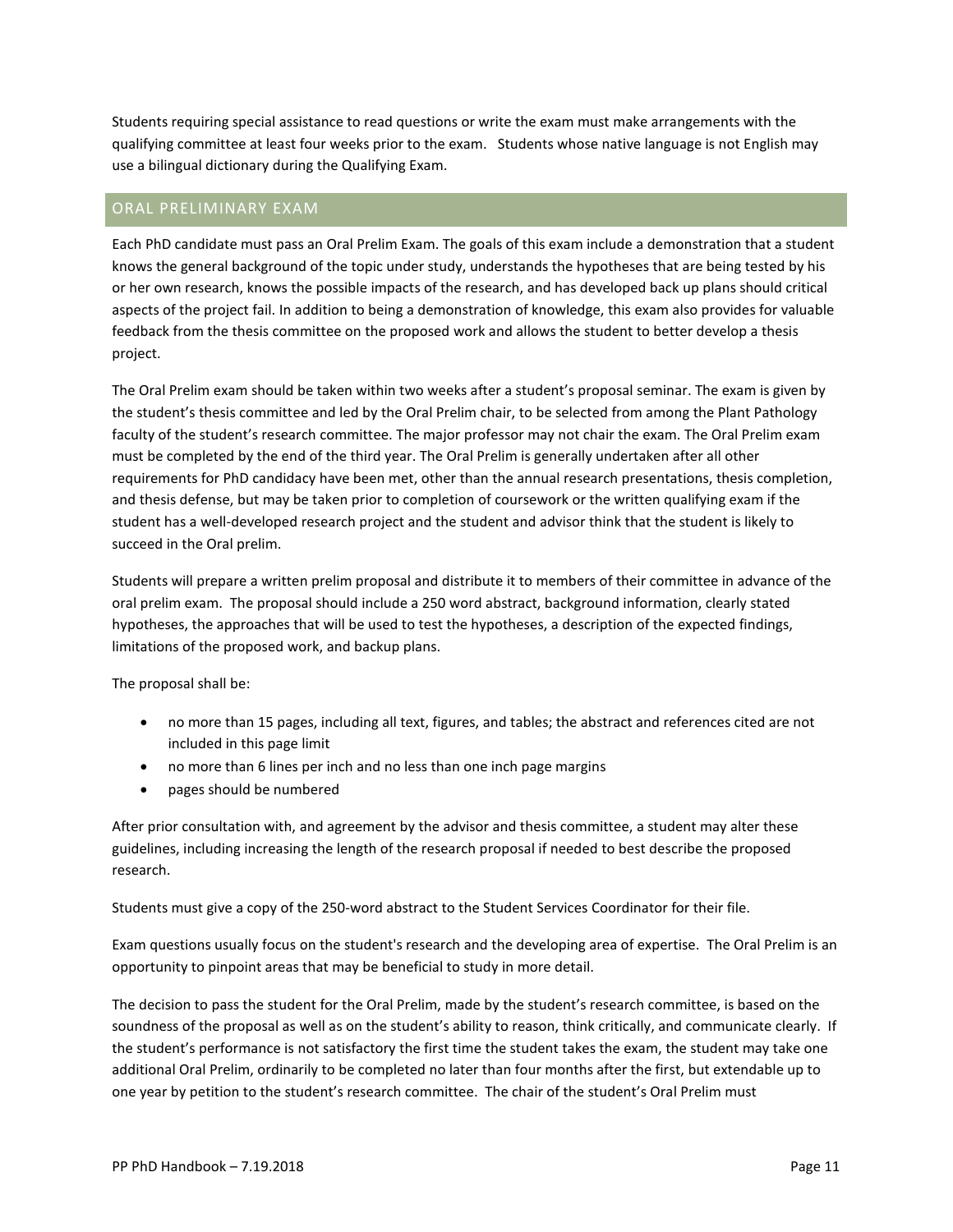communicate the committee's findings to the failing student in writing within one week of either exam, outlining the areas in which the student was judged to be lacking in proficiency. Students who fail the Oral Prelim exam on the second attempt will be required to terminate their studies in the Plant Pathology Department.

The student is required to request their preliminary exam warrant at least three weeks before their exam: [https://uwmadison.qualtrics.com/SE/?SID=SV\\_6QoG5VSskvM2bIN.](https://uwmadison.qualtrics.com/SE/?SID=SV_6QoG5VSskvM2bIN)

Dissertator status is granted after successful completion of all coursework requirements, the qualifying exam, and the preliminary exam.

#### **HELPFUL LINKS FOR WRITING YOUR RESEARCH PROPOSAL AND DISSERTATION**

- UW Writing Center's Writers Handbook[: http://writing.wisc.edu/Handbook/index.html](http://writing.wisc.edu/Handbook/index.html)
- Writing Center's Rules on writing ethics and plagiarism: [http://writing.wisc.edu/Handbook/QPA\\_plagiarism.html](http://writing.wisc.edu/Handbook/QPA_plagiarism.html)

# DISSERTATOR STATUS REQUIREMENTS

Students will receive an email from the Graduate School when they are granted dissertator status. This email contains important information about the rules of being a dissertator. Information on the requirements for dissertators is available at [https://grad.wisc.edu/documents/dissertator-status/.](https://grad.wisc.edu/documents/dissertator-status/) IT IS VERY IMPORTANT THAT STUDENTS FOLLOW ALL OF THE RULES OF BEING A DISSERTATOR OTHERWISE THEY MAY LOSE THEIR DISSERTATOR STATUS.

The three most important rules of being a dissertator are:

- Students must maintain continuous registration by enrolling for three credits every fall and spring (and summer if funded) until they graduate, otherwise they will be assessed a degree completion fee.
- Students should not enroll in any courses except research credits or a required departmental seminar unless they have an extenuating circumstance.
- Students have five years from the date that they pass their prelim to defend and deposit their dissertation. If a student does not meet this requirement they may be required to pass their prelim exam again before they will be allowed to receive their PhD degree.

Questions regarding dissertator status rules and requirements should be directed to the Student Services Coordinator ([todd.cour](mailto:rodock@wisc.edu)tenay@wisc.edu).

# FINAL RESEARCH SEMINAR

The research seminar should be presented on the day of the final exam or in the preceding six months. Members of the research committee should attend this seminar.

The seminar should:

- provide the audience with an appreciation of the context of the research
- provide a clear statement of the goals and objectives that were addressed
- provide a brief but clear explanation of the methods and experimental approach
- present the data obtained and the method of analysis
- present interpretations and conclusions based on the data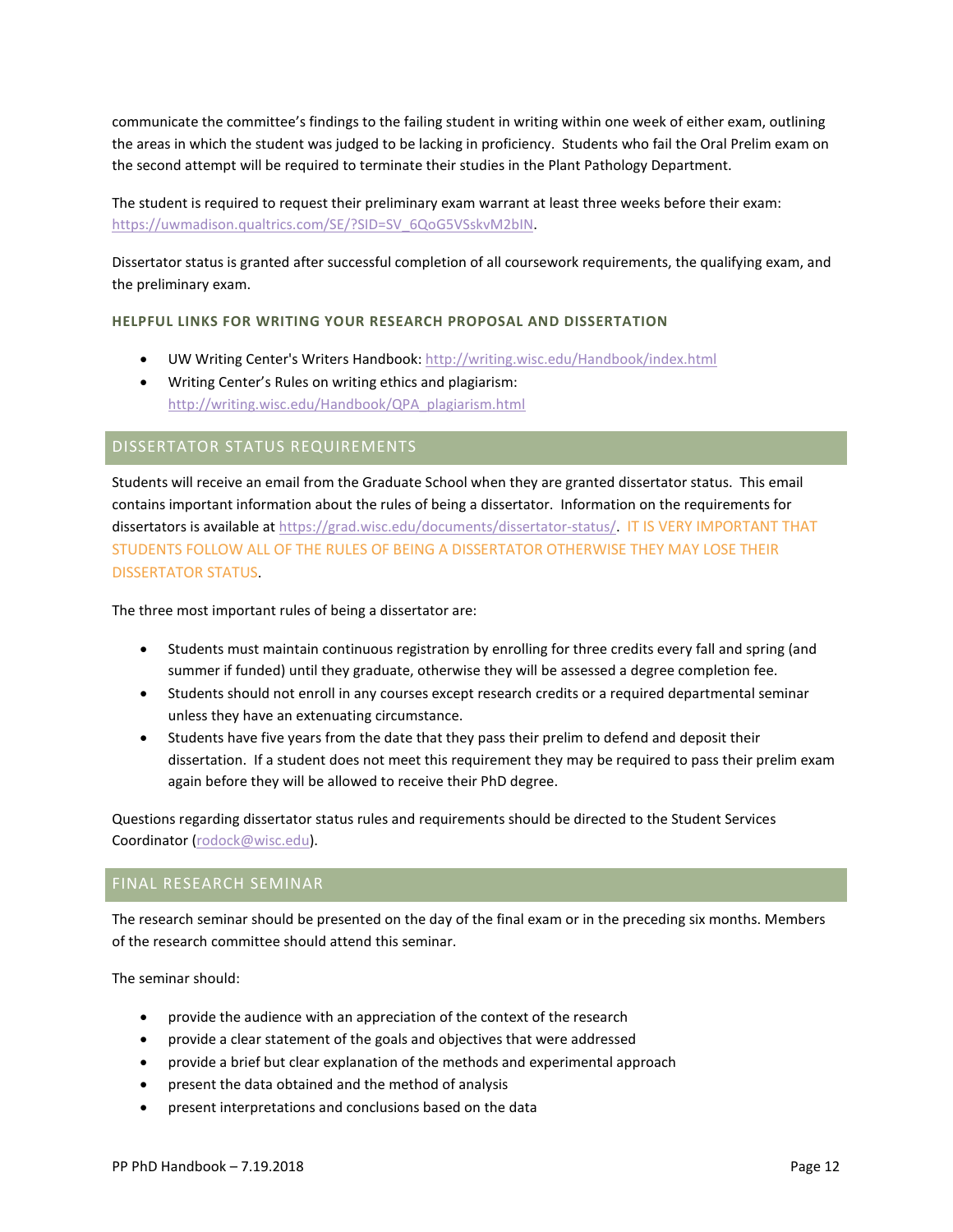Students must register for PL PATH 923 Seminar in their final semester for their final research seminar requirement. Students graduating in the summer should enroll in PL PATH 923 and present during the spring semester.

# FINISHING THE PHD

# FINAL ORAL EXAMINATION

When a student has completed the thesis research and has written the dissertation to the satisfaction of the major professor and the research committee, the student schedules the Final Oral exam. The oral examination covers the thesis and the general field of the major and minor studies. When the candidate passes the examination, the committee signs the final oral defense warrant. If significant thesis revisions are requested, the committee may wait for these revisions to be completed prior to signing the warrant.

The candidate may not take the final oral examination until all other requirements for the degree have been satisfied.

The student is required to request their Final Oral Defense Warrant at least five weeks before their oral defense: [https://uwmadison.qualtrics.com/SE/?SID=SV\\_6QoG5VSskvM2bIN.](https://uwmadison.qualtrics.com/SE/?SID=SV_6QoG5VSskvM2bIN)

#### DISSERTATION FORMATTING REQUIREMENTS

The Plant Pathology department does not have distinct formatting requirements. Students should follow the Graduate School's requirements, which can be found online at http://grad.wisc.edu/currentstudents/degree/

#### FINAL DEPARTMENTAL REQUIREMENTS FOR GRADUATION

After a student passes the Final Oral Exam, a few more departmental requirements need to be completed before graduation.

- DEPARTMENTAL DISSERTATION COPIES a hard copy of the dissertation must be placed in the Plant Pathology Library/Reading room (584 Russell Labs)
- ELECTRONIC DISSERTATION COPY a single PDF of the dissertation should be emailed to the Student Services Coordinator
- FINAL WARRANT COPY students must make a copy of their final warrant for the Student Services Coordinator before depositing the warrant with the Graduate School

# DEPOSITING YOUR DISSERTATION

Students must deposit the dissertation with the Graduate School by the degree deadline date. For information on how to schedule the deposit appointment along with all of the depositing requirements go to [https://grad.wisc.edu/current-students/doctoral-guide/.](https://grad.wisc.edu/current-students/doctoral-guide/) 

It may take up to three months after the graduation term for a degree to be posted to a student's record.

# POLICY ON EXCEPTIONS TO REQUIREMENTS

Requests for exceptions to those requirements set by the Plant Pathology department will be considered by the appropriate departmental committee. Requests should be submitted in writing to the Student Services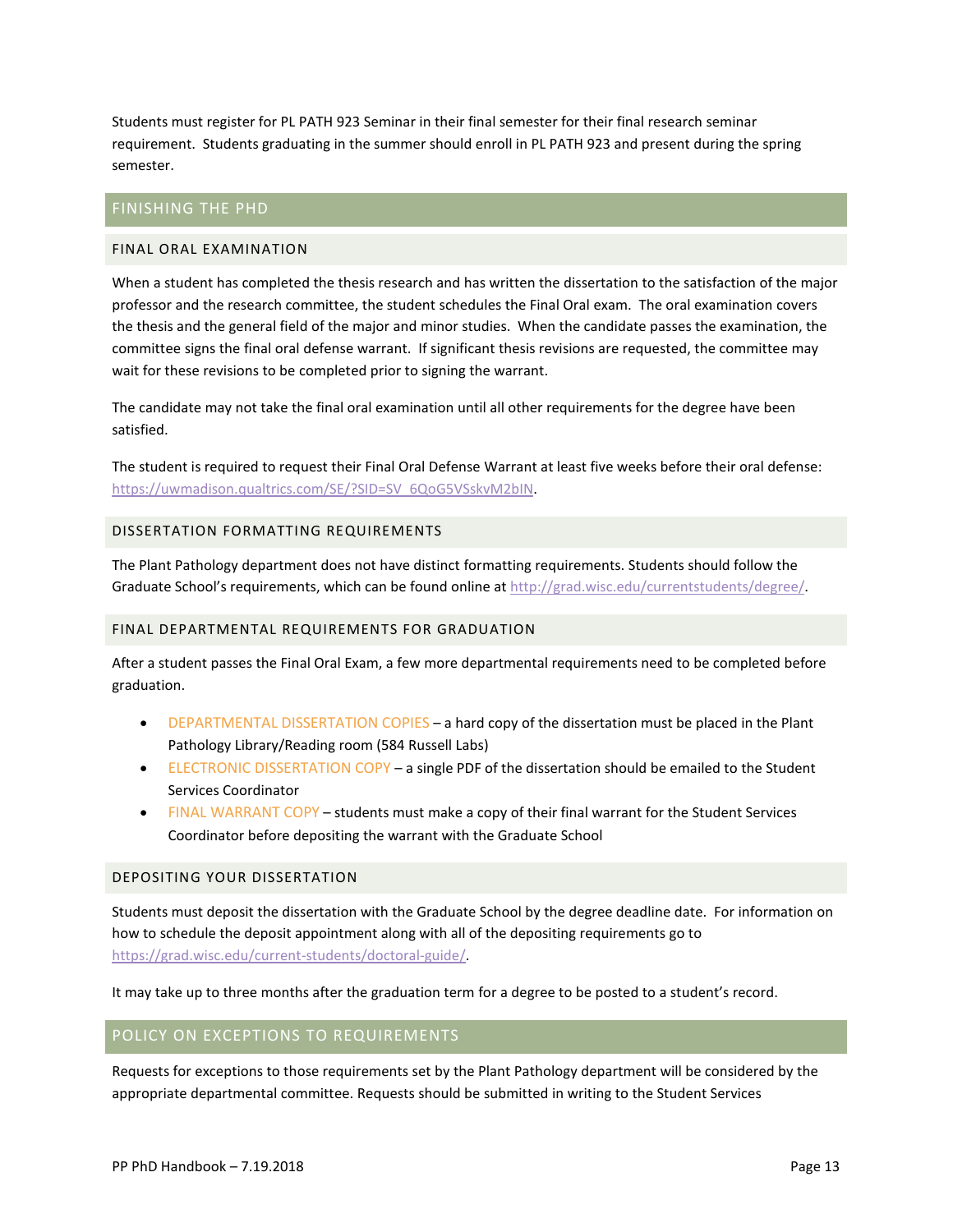Coordinator by the faculty advisor. The request should include a justification statement and a detailed explanation of the substitution proposed to meet the requirement. If the request is to substitute a course for one already approved on the certification form, the only action necessary is to fill out the "Course Substitution Form."

The following requirements for the PhD degree are under the purview of the UW Graduate School and cannot be modified:

- composition of the PhD Graduate Committee
- standards defining Academic Satisfactory Progress
- minimum credit requirement
- standards defining dissertator status

# MISCONDUCT AND GRIEVANCE PROCEDURES

If a student feels unfairly treated or aggrieved by faculty, staff, or another student, the University offers several avenues to resolve the grievance. Students' concerns about unfair treatment are best handled directly with the person responsible for the objectionable action. If the student is uncomfortable making direct contact with the individual(s) involved, they should contact the Department Chair (Dr. Amanda Gevens, gevens[@wisc.edu\),](mailto:psm@plantpath.wisc.edu) the Student Services Coordinator (Todd Courtenay, [todd.courtenay](mailto:rodock@wisc.edu)@wisc.edu) or the Department Manager (Alyson Amenda, [amenda](mailto:dmcole@wisc.edu)@wisc.edu). For more information see the Graduate School Academic Policies & Procedures: Grievances & Appeals: [https://grad.wisc.edu/documents/grievances-and-appeals/.](https://grad.wisc.edu/documents/grievances-and-appeals/)

#### **PROCEDURES FOR PROPER ACCOUNTING OF STUDENT GRIEVANCES:**

- 1. The student is encouraged to speak first with the person toward whom the grievance is directed to see if a situation can be resolved at this level.
- 2. Should a satisfactory resolution not be achieved, the student should contact any of the Russell Labs Department Chairs,
	- Entomology: Dr. Susan Paskewitz[, paskewit@entomology.wisc.edu](mailto:paskewit@entomology.wisc.edu)
	- Forest & Wildlife Ecology: Dr. Eric Kruger, elkruger[@wisc.edu](mailto:mark.rickenbach@wisc.edu)
	- Plant Pathology: Dr. Amenda Gevens, gevens@wisc.edu

the Student Services Coordinator (Todd Courtenay, [todd.courtenay](mailto:rodock@wisc.edu)@wisc.edu) or the Department Manager (Al[yson Amenda](mailto:dmcole@wisc.edu), amenda@wisc.edu) to discuss the grievance. Any of the above people will facilitate problem resolution through informal channels and facilitate any complaints or issues of students. The first attempt is to help students informally address the grievance prior to any formal complaint. Students are also encouraged to talk with their faculty advisors regarding concerns or difficulties if necessary. University resources for sexual harassment, discrimination, disability accommodations, and other related concerns can be found on [the UW Office of Equity](https://oed.wisc.edu/) and Diversity

- 3. Orthesiteampus resources include
	- o The Graduate School <http://grad.wisc.edu/>
	- o McBurney Disability Resource Center -<http://mcburney.wisc.edu/>
	- o Employee Assistance Office -<http://eao.wisc.edu/>
	- o Ombuds Office <http://ombuds.wisc.edu/>
	- o University Health Services –<http://uhs.wisc.edu/>
	- o UW Office of Equity and Diversity -<https://oed.wisc.edu/>
- 4. If the issue is not resolved to the student's satisfaction the student can submit the grievance to the Student Services Coordinator in writing, within 60 calendar days of the alleged unfair treatment.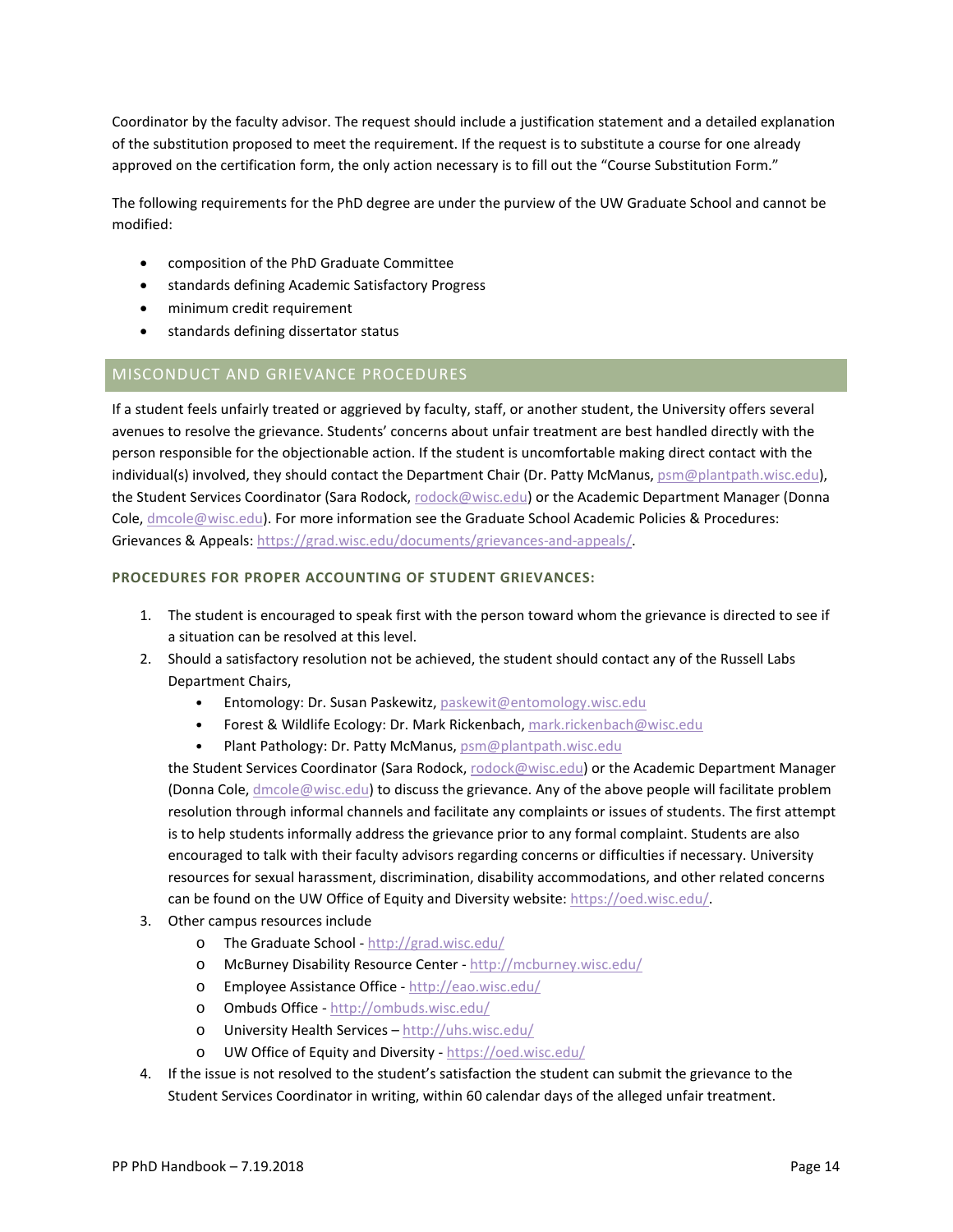- 5. On receipt of a written complaint, a faculty committee will be convened by the Student Services Coordinator to manage the grievance. The program faculty committee will obtain a written response from the person toward whom the complaint is directed. This response will be shared with the person filing the grievance.
- 6. The faculty committee will determine a decision regarding the grievance. The Student Services Coordinator will report on the action taken by the committee in writing to both the student and the party toward whom the complaint was directed within 15 working days from the date the complaint was received.
- 7. At this point, if either party (the student or the person toward whom the grievance is directed) is unsatisfied with the decision of the faculty committee, the party may file a written appeal. Either party has 10 working days to file a written appeal to the College of Agricultural and Life Sciences Academic Affairs Office.
- 8. Documentation of the grievance will be stored for at least 7 years. Significant grievances that set a precedent will be stored indefinitely.

The Graduate School has procedures for students wishing to appeal a grievance decision made at the school/college level. These policies are described in the Graduate School's Academic Policies and Procedures: [https://grad.wisc.edu/documents/grievances-and-appeals/.](https://grad.wisc.edu/documents/grievances-and-appeals/)

# REPORTING MISCONDUCT AND CRIME

The campus has established policies governing student conduct, academic dishonesty, discrimination, and harassment/abuse as well as specific reporting requirements in certain cases. If a student has a grievance regarding unfair treatment towards him or herself, they should reference the procedures and resources identified above. If a student learns about, observes, or witnesses misconduct or other wrongdoing they may be required to report that misconduct or abuse. Depending on the situation, it may be appropriate to consult with their advisor, Student Services Coordinator, or other campus resources (such as the UW Office of Equity and Diversity, Graduate School, Mc Burney Disability Resource Center, Employee Assistance Office, Ombuds Office, and University Health Services).

# RESEARCH MISCONDUCT REPORTING

Much of graduate education is carried out not in classrooms, but in laboratories and other research venues, often supported by federal or other external funding sources. Indeed, it is often difficult to distinguish between academic misconduct and cases of research misconduct. Graduate students are held to the same standards of responsible conduct of research as faculty and staff. The Graduate School is responsible for investigating allegations of research misconduct. This is often done in consultation with the Division of Student Life as well as with federal and state agencies to monitor, investigate, determine sanctions, and train about the responsible conduct of research. For more information, contact the Associate Vice Chancellor for Research Policy, 333 Bascom Hall, (608) 262-1044.

The University of Wisconsin-Madison strives to foster the highest scholarly and ethical standards among its students, faculty, and staff. Graduate students and research associates are among the most vulnerable groups when reporting misconduct because their source of financial support and the progress in their careers may be at risk by raising questions of wrongdoing. They are also often the closest witnesses to wrongdoing when it occurs and therefore must be appropriately protected from the consequences of reporting wrongdoing and be informed of their rights. Please find full details at [https://kb.wisc.edu/gsadminkb/page.php?id=34486.](https://kb.wisc.edu/gsadminkb/page.php?id=34486)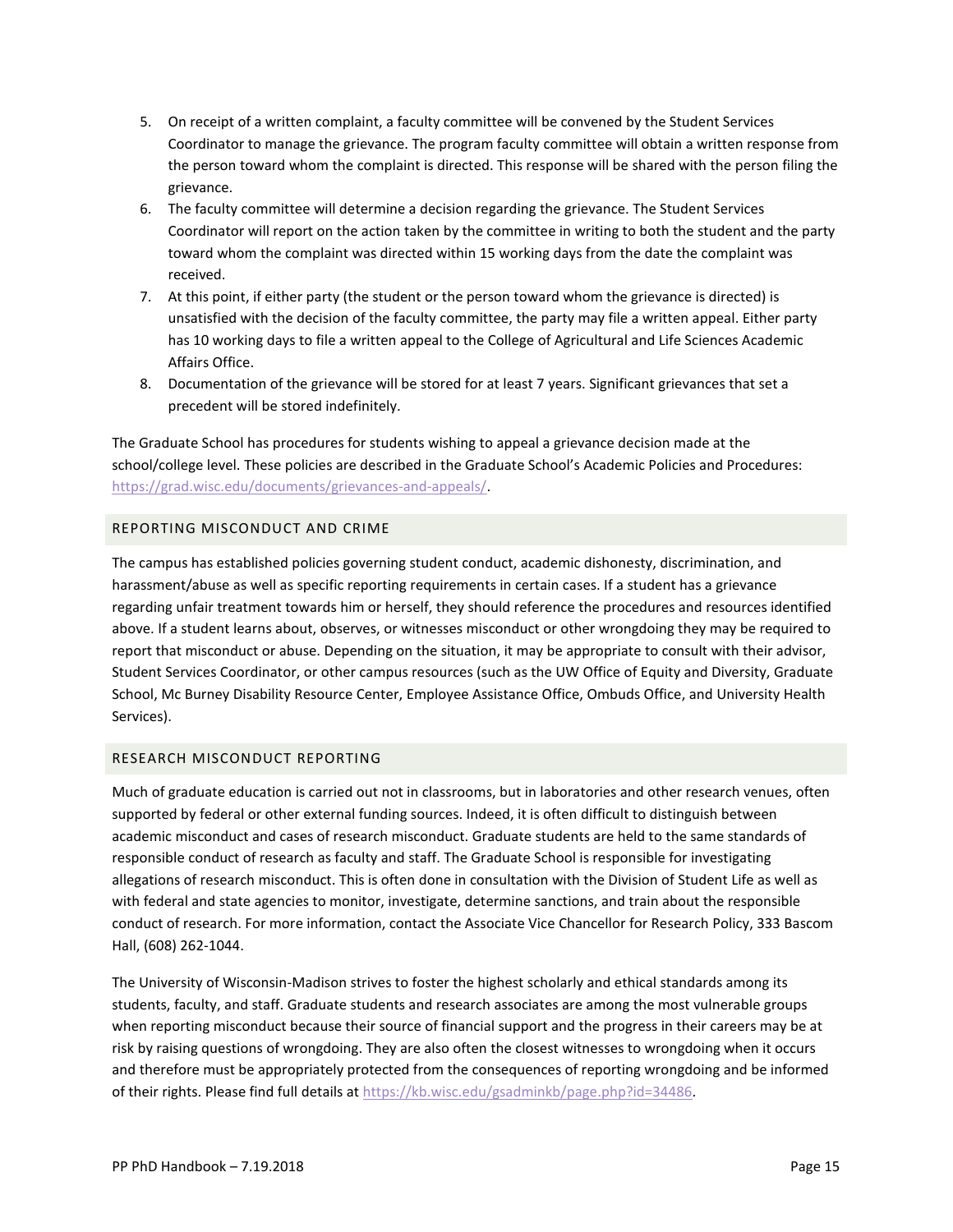#### **RESPONSIBLE CONDUCT**

- Graduate School Policies & Procedures: Responsible Conduct of Research: <https://grad.wisc.edu/documents/responsible-conduct-of-research/>
- Office of the Vice Chancellor for Research and Graduate Education's Office of Research Policy: Introduction & Guide to Resources on Research Ethics: [https://research.wisc.edu/compliance](https://research.wisc.edu/compliance-policy/research-ethics/)[policy/research-ethics/](https://research.wisc.edu/compliance-policy/research-ethics/)
- Graduate School Office of Research Policy: Policies, Responsibilities, and Procedures: Reporting Misconduct[: http://kb.wisc.edu/gsadminkb/page.php?id=34486](http://kb.wisc.edu/gsadminkb/page.php?id=34486)
- Graduate School Office of Research Policy: Policies, Responsibilities, and Procedures: Responsible Conduct of Research Resources:<https://kb.wisc.edu/gsadminkb/search.php?cat=2907>

# ACADEMIC/NON-ACADEMIC MISCONDUCT REPORTING

If a student knows a classmate is cheating on an exam or other academic exercise, they should notify the professor, teaching assistant or proctor of the exam. As a part of the university community, students are expected to uphold the standards of the university.

# **ACADEMIC MISCONDUCT**

Academic misconduct is an act in which a student (UWS 14.03(1)):

- seeks to claim credit for the work or efforts of another without authorization or citation;
- uses unauthorized materials or fabricated data in any academic exercise;
- forges or falsifies academic documents or records;
- intentionally impedes or damages the academic work of others;
- engages in conduct aimed at making false representation of a student's academic performance; or
- assists other students in any of these acts.

Examples of academic misconduct include but are not limited to:

- cutting and pasting text from the Web without quotation marks or proper citation;
- paraphrasing from the Web without crediting the source;
- using notes or a programmable calculator in an exam when such use is not allowed;
- using another person's ideas, words, or research and presenting it as one's own by not properly crediting the originator;
- stealing examinations or course materials;
- changing or creating data in a lab experiment;
- altering a transcript;
- signing another person's name to an attendance sheet;
- hiding a book knowing that another student needs it to prepare for an assignment;
- collaboration that is contrary to the stated rules of the course; or
- tampering with a lab experiment or computer program of another student.

Additional information regarding Academic Misconduct:

- Graduate School Policy & Procedure: Misconduct, Academic: <https://grad.wisc.edu/documents/misconduct-academic/>
- Office of Student Conduct and Community Standards:<https://conduct.students.wisc.edu/>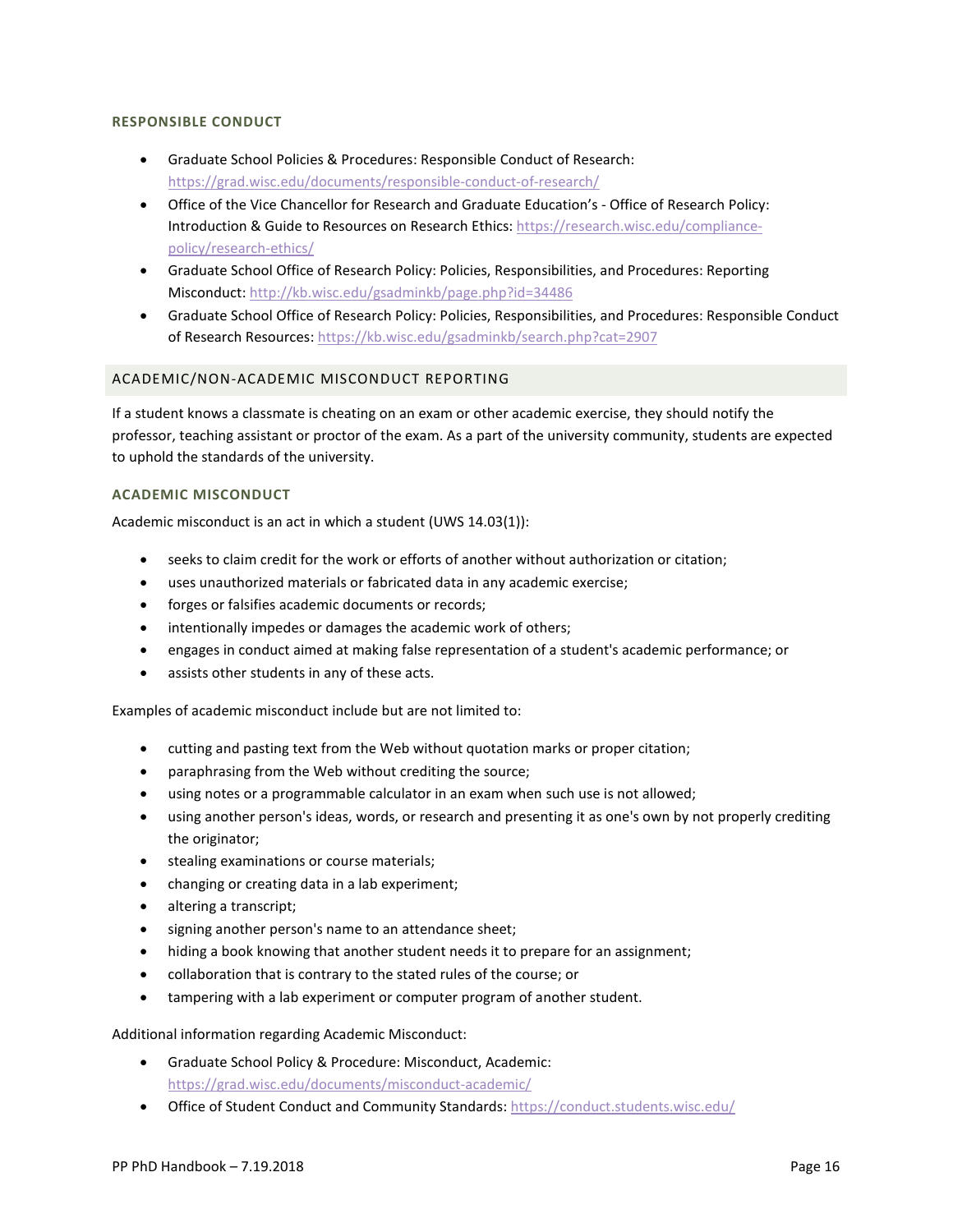- Dean of Students Office: Academic Misconduct Flowchart: <https://conduct.students.wisc.edu/documents/academic-misconduct-flow-chart/>
- University of Wisconsin System: Chapter UWS 14: Student Academic Disciplinary Procedures: [https://docs.legis.wisconsin.gov/code/admin\\_code/uws/14.pdf](https://docs.legis.wisconsin.gov/code/admin_code/uws/14.pdf)

# **NON-ACADEMIC MISCONDUCT**

The university may discipline a student in non-academic matters in the following situations:

- for conduct which constitutes a serious danger to the personal safety of a member of the university community or guest;
- for stalking or harassment;
- for conduct that seriously damages or destroys university property or attempts to damage or destroy university property, or the property of a member of the university community or guest;
- for conduct that obstructs or seriously impairs university-run or university-authorized activities, or that interferes with or impedes the ability of a member of the university community, or guest, to participate in university-run or university-authorized activities;
- for unauthorized possession of university property or property of another member of the university community or guest;
- for acts which violate the provisions of UWS 18, Conduct on University Lands;
- for knowingly making a false statement to any university employee or agent on a university-related matter, or for refusing to identify oneself to such employee or agent;
- for violating a standard of conduct, or other requirement or restriction imposed in connection with disciplinary action.

Examples of non-academic misconduct include but are not limited to:

- engaging in conduct that is a crime involving danger to property or persons, as defined in UWS 18.06(22)(d);
- attacking or otherwise physically abusing, threatening to physically injure, or physically intimidating a member of the university community or a guest;
- attacking or throwing rocks or other dangerous objects at law enforcement personnel, or inciting others to do so;
- selling or delivering a controlled substance, as defined in 161 Wis. Stats., or possessing a controlled substance with intent to sell or deliver;
- removing, tampering with, or otherwise rendering useless university equipment or property intended for use in preserving or protecting the safety of members of the university community, such as fire alarms, fire extinguisher, fire exit signs, first aid equipment, or emergency telephones; or obstructing fire escape routes;
- preventing or blocking physical entry to or exit from a university building, corridor, or room;
- engaging in shouted interruptions, whistling, or similar means of interfering with a classroom presentation or a university-sponsored speech or program;
- obstructing a university officer or employee engaged in the lawful performance of duties;
- obstructing or interfering with a student engaged in attending classes or participating in university-run or university-authorized activities;
- knowingly disrupting access to university computing resources or misusing university computing resources.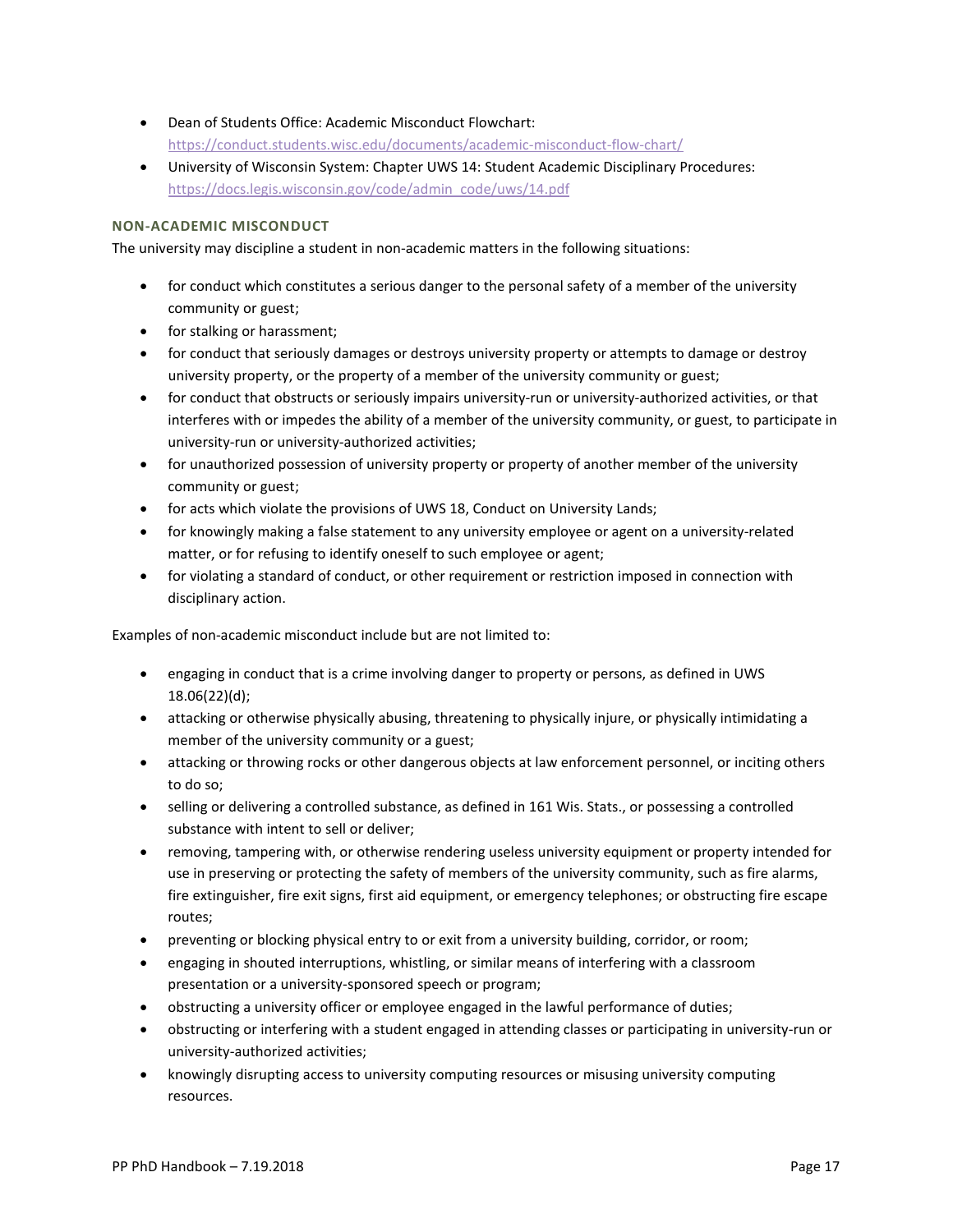#### Additional information regarding Non-Academic Misconduct

- Graduate School Academic Policies & Procedures: Misconduct, Non-Academic: <https://grad.wisc.edu/documents/misconduct-nonacademic/>
- Dean of Students Office: Non-Academic Misconduct: [https://conduct.students.wisc.edu/nonacademic](https://conduct.students.wisc.edu/nonacademic-misconduct/)[misconduct/](https://conduct.students.wisc.edu/nonacademic-misconduct/)
- University of Wisconsin System: Chapter UWS 17: Student Non-Academic Disciplinary Procedures: [https://docs.legis.wisconsin.gov/code/admin\\_code/uws/17.pdf](https://docs.legis.wisconsin.gov/code/admin_code/uws/17.pdf)
- University of Wisconsin System: Chapter UWS 18: Conduct on University Lands: [https://docs.legis.wisconsin.gov/code/admin\\_code/uws/18.pdf](https://docs.legis.wisconsin.gov/code/admin_code/uws/18.pdf)

# SEXUAL ASSAULT REPORTING

UW-Madison prohibits sexual harassment, sexual assault, dating violence, domestic violence, and stalking. These offenses violate UW-Madison policies and are subject to disciplinary action. Sanctions can range from reprimand to expulsion from UW-Madison. In many cases, these offenses also violate Wisconsin criminal law and could lead to arrest and criminal prosecution.

Students who experience sexual harassment, sexual assault, domestic violence, dating violence, and/or stalking have many options and services available to them on and off campus, including mental health counseling, victim advocacy and access to the criminal and campus disciplinary systems. For a list a confidential support and reporting options, please visit [https://www.uhs.wisc.edu/prevention/violence-prevention/resources/.](https://www.uhs.wisc.edu/prevention/violence-prevention/resources/)

Faculty, staff, teaching assistants, and others who work directly with students at UW-Madison are required by law to report first-hand knowledge or disclosures of sexual assault to university officials for statistical purposes. In addition, disclosures made to certain university employees, such as academic advisors or university administrators, may be forwarded to the campus Title IX coordinator for a response. For more information, please visit [https://doso.students.wisc.edu/sexual-assault-dating-and-domestic-violence/.](https://doso.students.wisc.edu/sexual-assault-dating-and-domestic-violence/)

# CHILD ABUSE REPORTING

As a UW-Madison employee (under Wisconsin Executive Order #54), students are required to immediately report child abuse or neglect to Child Protective Services (CPS) or law enforcement if, in the course of employment, the employee observes an incident or threat of child abuse or neglect, or learns of an incident or threat of child abuse or neglect, and the employee has reasonable cause to believe that child abuse or neglect has occurred or will occur. Volunteers working for UW-Madison sponsored programs or activities are also expected to report suspected abuse or neglect. Please find full details at [https://oed.wisc.edu/child-abuse-and-neglect-reporting/.](https://oed.wisc.edu/child-abuse-and-neglect-reporting/)

# REPORTING AND RESPONSE TO INCIDENTS OF BIAS/HATE

The University of Wisconsin-Madison values a diverse community where all members are able to participate fully in the Wisconsin Experience. Incidents of Bias/Hate affecting a person or group create a hostile climate and negatively impact the quality of the Wisconsin Experience for community members. UW-Madison takes such incidents seriously and will investigate and respond to reported or observed incidents of bias/hate. Please find full details a[t https://doso.students.wisc.edu/services/bias-reporting-process/.](https://doso.students.wisc.edu/services/bias-reporting-process/)

# STUDENT HEALTH AND WELLNESS